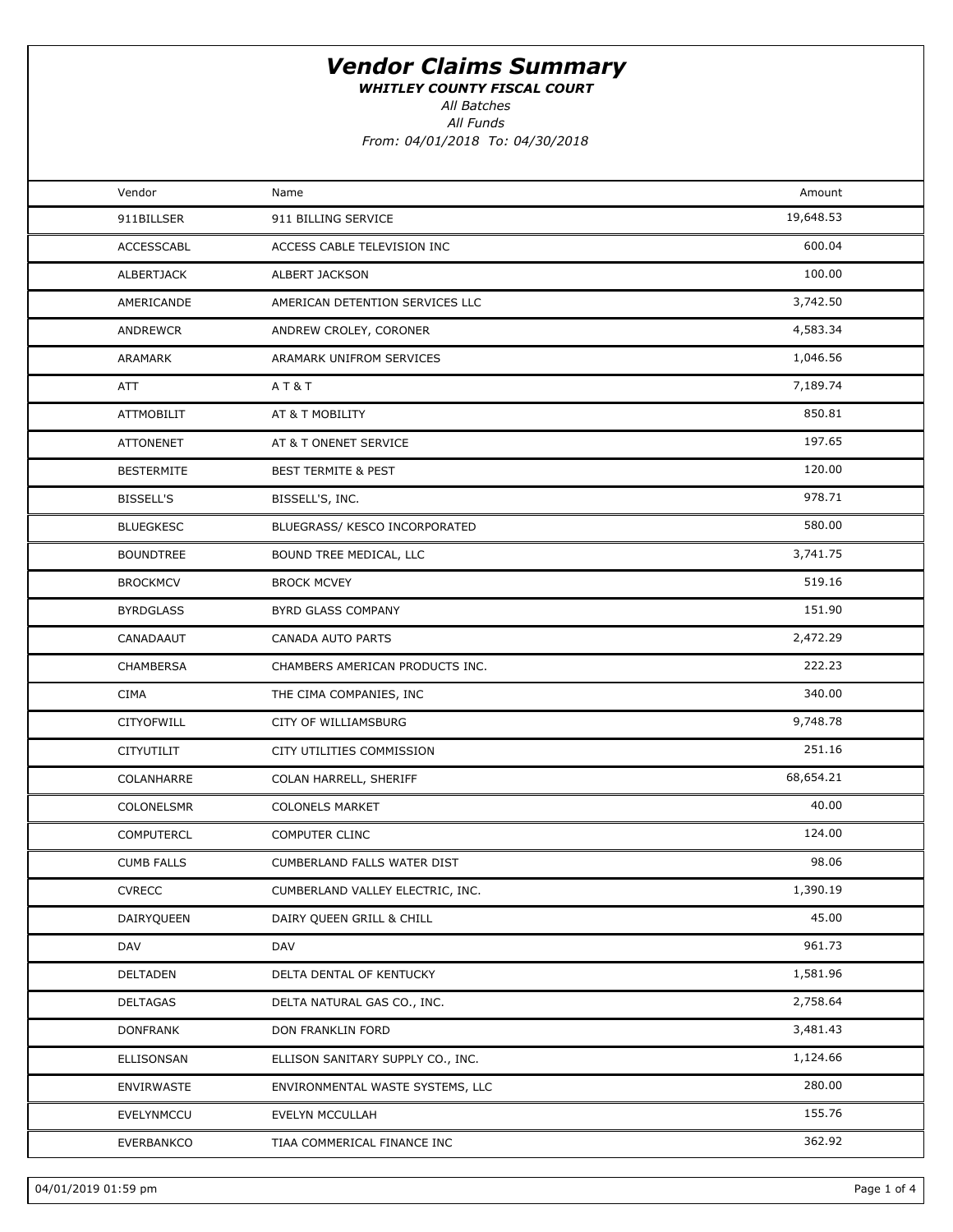WHITLEY COUNTY FISCAL COURT

All Batches

All Funds From: 04/01/2018 To: 04/30/2018

| Vendor            | Name                                   | Amount    |  |
|-------------------|----------------------------------------|-----------|--|
| <b>EZCOUNTRY</b>  | <b>EZ COUNTRY</b>                      | 425.00    |  |
| <b>FIRSTBANKC</b> | FIRST NATIONAL BANK OF OMAHA           | 2,008.60  |  |
| <b>FLEETMATIC</b> | FLEETMATICS USA, LLC                   | 300.00    |  |
| <b>GCSUPPLY</b>   | G & C SUPPLY CO. INC.                  | 3,505.01  |  |
| GEDRIVEIN         | G & E DRIVE-IN                         | 65.00     |  |
| GREATAMERI        | GREAT AMERICA FINANCIAL SERVICES       | 197.97    |  |
| GUARDIANIN        | <b>GUARDIAN INSURANCE</b>              | 248.68    |  |
| <b>HARDEE'S</b>   | HARDEE'S                               | 60.00     |  |
| HAZARDFIRE        | HAZARD FIRE & SAFETY CO LLC            | 1,559.95  |  |
| HIGHBRIDGE        | HIGHBRIDGE SPRING WATER CO, INC.       | 579.90    |  |
| HINKLECONT        | HINKLE CONTRACTING COMPANY LLC         | 19,850.59 |  |
| HOLIDAYUP         | HOLIDAY INN UNIVERSITY PLAZA           | 1,104.24  |  |
| <b>HOLSTONGAS</b> | <b>HOLSTON GASES</b>                   | 3,274.28  |  |
| IGA               | HOMETOWN IGA #57                       | 389.49    |  |
| <b>JACKROADEN</b> | JACK ROADEN PLUMBING                   | 125.00    |  |
| <b>JAMESJONES</b> | JAMES JONES EXCAVATING                 | 2,876.40  |  |
| <b>JOHNCOINC</b>  | JOHNCO, INC.                           | 465.64    |  |
| <b>JOHNDURHAM</b> | JOHN DURHAM                            | 1,740.00  |  |
| <b>JOHNNYWHE</b>  | JOHNNY WHEELS OF WILLIAMSBURG, INC     | 2,686.69  |  |
| KACO              | K A C O ALL LINES FUND                 | 45,109.31 |  |
| <b>KACOLEAS</b>   | KACO LEASING TRUST                     | 2,605.78  |  |
| <b>KACOW</b>      | KACO WORKERS COMPENSATION FUND         | 30,114.39 |  |
| <b>KAYSCHWART</b> | KAY SCHWARTZ, COUNTY CLERK             | 300.00    |  |
| <b>KCJEA</b>      | <b>KCJEA</b>                           | 2,349.00  |  |
| KELLWELLFO        | KELLWELL FOOD MANAGEMENT               | 28,766.84 |  |
| KENTUCKYUT        | KU                                     | 12,065.21 |  |
| KENWAYDIS         | <b>KENWAY DISTRIBUTORS</b>             | 233.81    |  |
| <b>KMCA</b>       | <b>KMCA</b>                            | 2,728.90  |  |
| KNOXCOUTIL        | KNOX COUNTY UTILITIES COMMISSION       | 33.64     |  |
| KNOXWHITLE        | KNOX-WHITLEY ANIMAL SHELTER, INC.      | 10,000.00 |  |
| <b>KYBOARDEMS</b> | KY BOARD OF EMERGENCY MEDICAL SERVICES | 100.00    |  |
| KYJAILERS         | KENTUCKY JAILERS ASSOCIATION           | 350.00    |  |
| <b>KYSTATETRE</b> | KENTUCKY STATE TREASURER               | 7,414.15  |  |
| LAURELCOFC        | LAUREL COUNTY FISCAL COURT             | 36.66     |  |
|                   |                                        |           |  |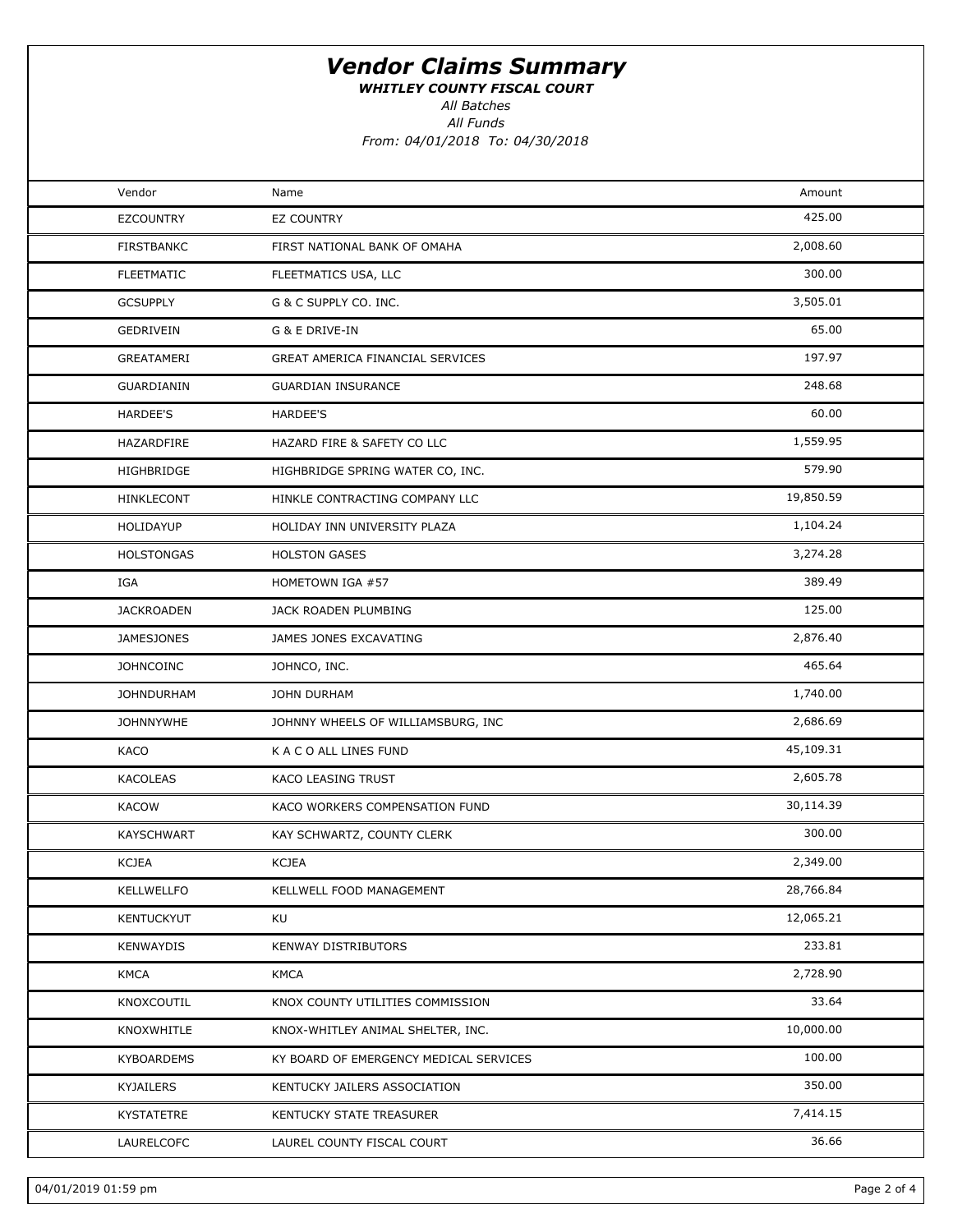WHITLEY COUNTY FISCAL COURT

All Funds All Batches

From: 04/01/2018 To: 04/30/2018

| Vendor            | Name                                  | Amount    |  |
|-------------------|---------------------------------------|-----------|--|
| LEANELLFOL        | <b>LEANELL FOLEY</b>                  | 7.00      |  |
| <b>LIDAPOWERS</b> | LIDA J. POWERS                        | 681.68    |  |
| LYKINSOILC        | LYKINS OIL COMPANY                    | 10,071.60 |  |
| <b>MRTRANSMIS</b> | M.R. TRANSMISSIONS                    | 4,652.00  |  |
| NELSONSYST        | NELSON SYSTEMS, INC.                  | 16,594.20 |  |
| NEWSJOURNA        | <b>NEWS JOURNAL</b>                   | 266.00    |  |
| NIGOVERNME        | NI GOVERNMENT SERVICES, INC.          | 73.73     |  |
| NORVEXSUPP        | NORVEX SUPPLY                         | 2,074.25  |  |
| OWENSAUTO         | <b>OWENS AUTO PARTS</b>               | 83.50     |  |
| PASCUALRW         | PASCUAL R. WHITE JR.                  | 38.00     |  |
| <b>PDS</b>        | PRECISION DUPLICATING SOLUTIONS INC   | 252.53    |  |
| POFFCARTIN        | POFF CARTING SERVICE                  | 1,021.92  |  |
| PREFERREDL        | PREFERRED LAB SERVICE                 | 960.00    |  |
| PREWITTFAR        | PREWITT FARM SUPPLY                   | 38.99     |  |
| PRIORITY 1        | PRIORITY 1, INC                       | 115.00    |  |
| QUALITYCAR        | QUALITY CARE AUTO SERVICE             | 4,284.90  |  |
| QUILL             | <b>QUILL CORPORATION</b>              | 340.90    |  |
| <b>REMCOMPA</b>   | REM COMPANY, INC.                     | 634.60    |  |
| ROBBIEBROW        | ROBBIE BROWN                          | 67.84     |  |
| RONNIEMOSE        | WHITLEY COUNTY PVA                    | 12,600.00 |  |
| SEAPPARATU        | SOUTHEAST APPARATUS, LLC              | 1,520.86  |  |
| SOEASTEME         | SOUTHEASTERN EMERGENCY EQUIP.         | 2,424.41  |  |
| SOUTHCHAM         | SOUTHERN KY CHAMBER OF COMMERCE, INC. | 1,200.00  |  |
| SOUTHERNHE        | SOUTHERN HEALTH PARTNERS              | 29,419.07 |  |
| SOUTHKYTRU        | SOUTH KY TRUCK SERVICE, LLC           | 542.56    |  |
| <b>SUPPLYWORK</b> | SUPPLY WORKS                          | 1,312.04  |  |
| <b>TEKSWORKS</b>  | <b>TEKS WORK</b>                      | 100.00    |  |
| TENNBOILER        | TENNESSEE BOILER REPAIR SERVICE       | 8,970.00  |  |
| TIMESTRIBU        | TIMES TRIBUNE                         | 300.00    |  |
| TIMEWARNER        | TIME WARNER CABLE                     | 793.70    |  |
| <b>TWOGETON</b>   | 2 GETON NET, INC.                     | 149.98    |  |
| <b>USBANKCT</b>   | US BANK KY POOLED CHECKS              | 1,361.14  |  |
| <b>USPOSTMAST</b> | U. S. POSTMASTER                      | 490.00    |  |
| VERIZONWIR        | <b>VERIZON WIRELESS</b>               | 458.98    |  |
|                   |                                       |           |  |